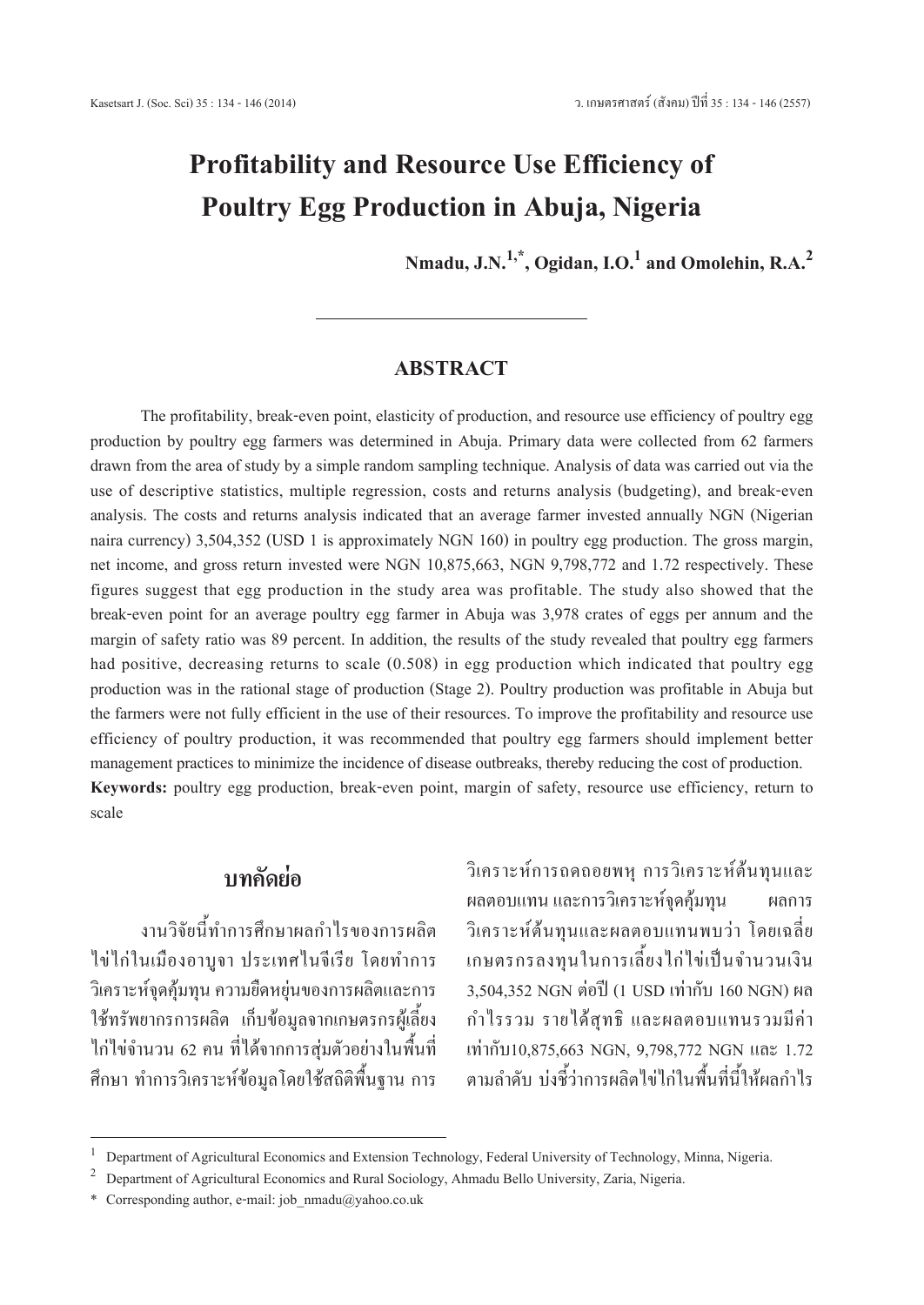นอกจากนี้ จุดคุ้มทุนในการผลิตโดยเฉลี่ยอยู่ที่ 3,978 ลังของผลผลิตไข่ไก่ต่อปี โดยอัตราต่ำสุดของระดับ ความปลอดภัยที่ร้อยละ 89 ทั้งนี้ ผลได้ต่อขนาดลด ลงเชิงบวก (0.508) บ่งชี้ว่าการผลิตไข่ไก่เป็นระยะ การผลิตที่เหมาะสม (ระยะที่ 2) แต่แม้ว่าการเลี้ยงไก่ ไข่ที่เมืองอาบูจาให้ผลกำไรคุ้มทุน ยังพบว่าเกษตรกร ไม่ได้ใช้ทรัพยากรการผลิตอย่างมีประสิทธิภาพ สูงสุด ดังนั้นเพื่อเพิ่มผลกำไรและประสิทธิภาพของ การใช้ทรัพยากรการผลิต จึงมีข้อเสนอแนะให้ เกษตรกรจัดการฟาร์มไก่ไข่ให้ดีขึ้นเพื่อลดอัตราการ เกิดโรคระบาดไก่ ซึ่งจะทำให้ต้นทุนการผลิตลดลง ในที่สุด

**คำสำคัญ**: การผลิตไข่ไก่ จุดคุ้มทุน ระดับความ ปลอดภัย ประสิทธิภาพการใช้ทรัพยากร ผลได้ต่อ ขนาด

#### **INTRODUCTION**

The poultry industry is very important to the Nigerian economy because it provides a good source of animal protein in meat and eggs. Proteins play important roles in the formation of a balanced human diet which is essential for the good health, vigor, and productive capacity of the people (Abedullah, Maqbool, & Bukhsh, 2007). Protein is also important in the building and repair of body tissues; a low intake of protein hinders the development of the brain, reduces the skillfulness of the young, and retards the growth rate and resistance to infections (Ogidan, 2002). Animal protein sources include fish, eggs, poultry meat, beef, milk, bacon, pork and mutton. In Nigeria, the three most popular are frozen fish, beef, and poultry egg and meat (Apantaku, 2006). The usefulness of any food for body building depends on the amount of protein it contains. The poultry egg industry, apart from providing employment and a livelihood to thousands of people in Nigeria, also provides high quality, nutritious food. The egg is a complete protein with excellent quality; one egg will give 6g of protein

and egg-white protein has a biological value of 100, the highest biological value of any single protein (Food and Agriculture Organization , 2005). Tijani, Alimi, and Adesiyan (2006) reported that eggs have a number of uses apart from domestic consumption in households; They are used in confectionery, bakery products, ice cream, and cosmetics. Egg shell is a good source of calcium. The nutritional status of many Nigerians is characterized by low calorie and protein intakes and Nigerians' greatest problem is that of inadequate animal protein in their diets (Iyangbe & Orewa, 2009). The Food and Agriculture Organization (1989) recommendation for daily protein consumption is 60 g per person out of which 35 g is expected to be from an animal source. However, Adepoju (2008) reported that the average per capita protein intake in Nigeria was 51.7 g of which only 6.8 g came from animal sources but in developed countries, the average per capita protein intake was over 90 g with more than 65 g of animal protein. Thus, widespread malnutrition will become more evident in the country if there is no substantial improvement in poultry production as a major source of protein.

Egg production in Nigeria has been troubled by unstable trends in the economy. The problems of the industry make it very difficult for expansion and new producers find it hard to start a business. Such problems include the high cost of feed, outbreaks of diseases, and marketing problems. This situation has forced many small scale poultry farms to close down and those still managing to survive are producing at very high cost with serious input limitations Adebiyi (2000). in Nigeria, despite growth in the egg production industry since 2000, local demand has not been matched by local supply with reported egg imports of 730 million in 2000, which was down slightly from 732 million eggs imported in 1999 (United States Department of Agriculture, 2001).

Efficiency and productivity, although referring to distinct concepts derived from the production function, are interrelated and are common performance measures by which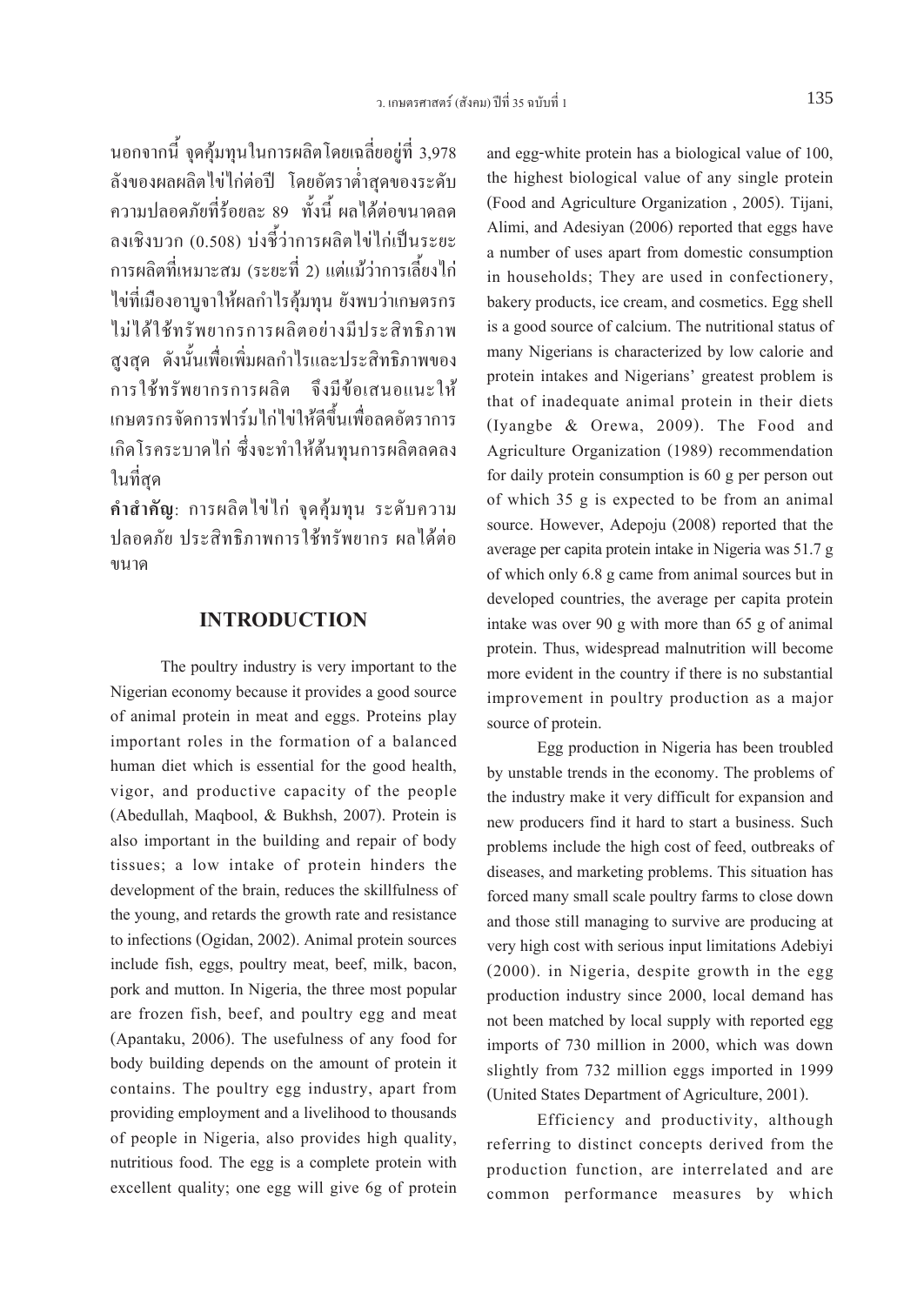agricultural units are evaluated. The everyday meaning of the term 'efficiency' refers to a situation where resources are used to their capacity so that no resources are wasted. The origin of the operational concept of efficiency can be traced back to Farrell (1957) and has been widely used both in its original form and in various modifications, for example, Reinhard, Lovell, and Thijssen (1999), Amos, Chikwendu, and Nmadu, (2004), Lovell (2004), Oude Lansink, and Reinhard (2004), Coelli, Rao, O'Donnell, and Battese, (2005), Fraser and Graham (2005), Graham (2008), and Ogundari (2009), from which the following general discussion is derived. It is a measure of efficiency accounting for a single output and multiple inputs. The efficiency of an economic unit is a 'holistic measure', in that it takes account of all resources used and all outputs produced in determining 'how well' or 'how effectively' the decision making unit combines inputs to produce output. Traditionally, there are three types of efficiency. Technical efficiency (TE) involves a comparison between observed and optimal values of outputs and inputs. Using an input orientation to compare the actual or observed input level to the optimal input level with the corresponding output, the level of technical efficiency can be determined. A technically efficient farm will operate on the isoquant representing the efficient quantity. Adopting an output orientation, technical efficiency occurs when the maximum output is obtained from the given inputs. A technically efficient farm will be located on the production frontier. If information on relevant market prices is available and an economic objective, such as revenue or cost efficiency is assumed, allocative efficiency (AE) can be determined. AE reflects the ability of the farmer to use inputs, or produce output, in the most profitable manner, given their respective prices and the production technology. Combining AE with TE gives a measure of overall economic efficiency. Productive efficiency essentially measures the extent to which production at a particular time reflects the best possible practice. Economic efficiency provides a measure for whole farm comparisons independent of the level of inputs used, or output produced, and can be used as a benchmark to make comparisons across many producers. Relative efficiencies can be determined as well as the identification of the factors that are responsible for variations between units. On the other hand, productivity is a measure of the efficiency with which inputs are used to produce output; it is a ratio of output to input(s). It can be measured in relation to one single input, such as labor or capital, to yield a partial productivity measure, or to multiple inputs to provide a wider total factor productivity measure. Reasons why productivity may vary between productive units over time include differences in the technology used by the productive units, differences in the efficiency of the production processes in the use of inputs to produce output, or variations in the environment in which production takes place. Technical progress, efficiency and scale can all impact on performance.

It is against this background that the current study examined the profitability, elasticity of production, break-even point, margin of safety, and resource use efficiency of poultry enterprises in the Federal Capital Territory, Abuja, Nigeria. This work will be useful in formulating policies that will bring about an increased level of poultry production and thereby bridge the gap between the demand and supply of poultry products in the country. The results from this study will help to assess the impact of resources already committed to the poultry industry and the extent to which poultry output can be increased from such existing resources. The research results would also be valuable to researchers and policy-makers who could use the policy variables identified in this study to formulate more empirical policies that will improve the production environment. In addition, the results will assist farmers to manage their poultry egg production enterprise more efficiently and earn higher profits and may lead to a better organizational ability and productivity resulting in increased egg production over time.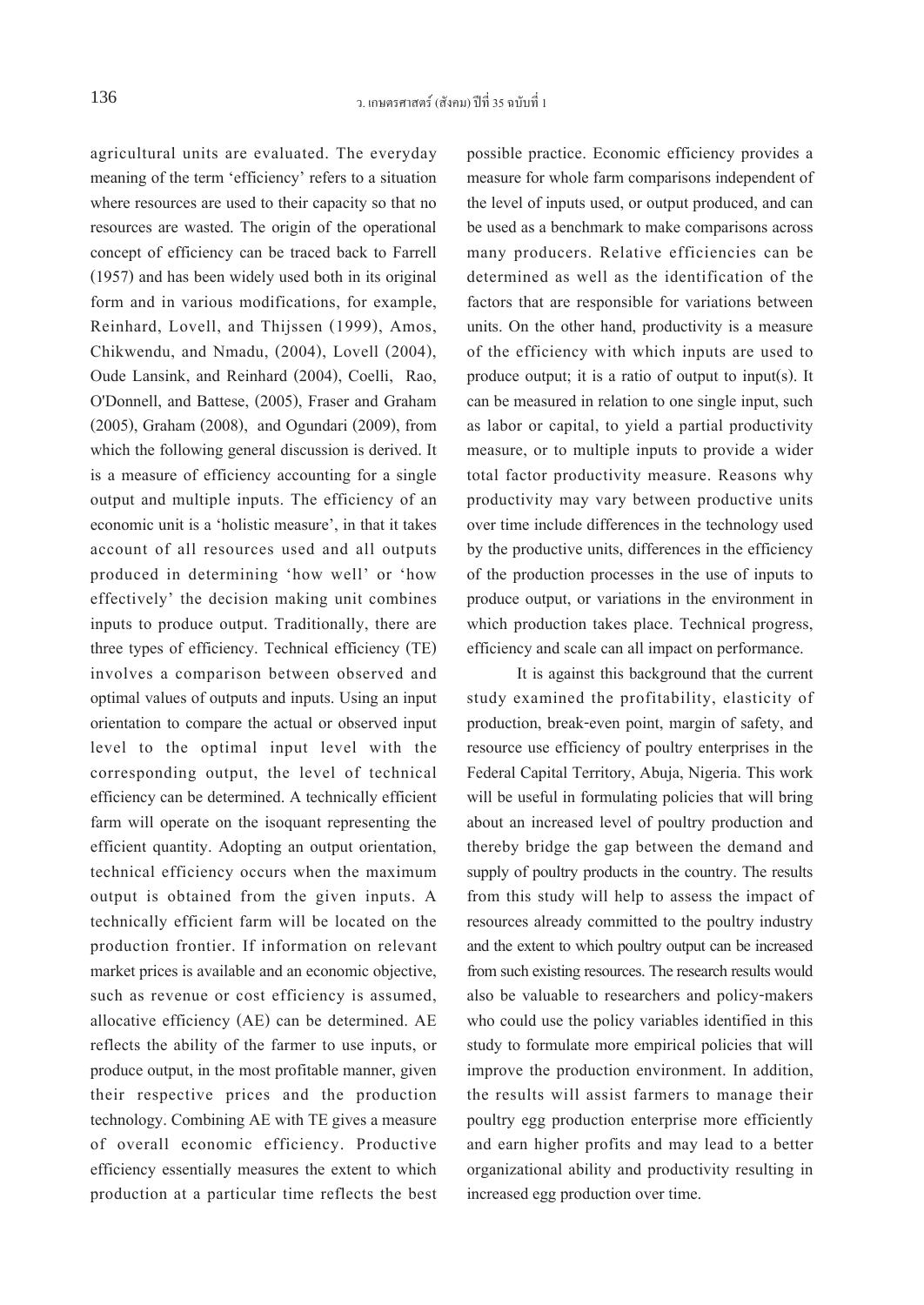#### **METHODOLOGY**

This study was carried out in the Federal Capital Territory, Abuja, Nigeria. A simple random sampling technique was employed to select 62 respondents from the list of 100 poultry eggs farmers registered with the Abuja Agricultural Development Programme. This list covered the poultry egg farmers in the six area councils of Abaji, Kwali, Kuje, Gwagwalada, Bwari, and Municipal. The data used for this study were both primary and secondary. Primary data were collected between April and September, 2010 through the use of a structured questionnaire and an interview schedule administered to the poultry producers selected in the study area.

Data were analyzed using descriptive statistics, costs and returns analysis, multiple regressions, and break-even analysis. Descriptive statistics such as tables, frequency distribution, means, standard deviation and percentages were used to describe the socio-economic characteristics of poultry egg farmers. Costs and returns analysis (a budgeting technique) was used to determine the profitability of poultry egg production in the study area. The analysis used the relationships GM = GR  $-$  TVC and NFI = GM  $-$  TFC, where GM is the gross margin, GR is the gross revenue/returns, TVC is the total variable cost, NFI is the net farm income/ profit, and TFC is the total fixed cost.

Break-even analysis was used to estimate the break-even output for poultry egg farmers in the study area. The formula for estimating the required output to break even according to Reddy and Ram (2005) is given by Equation 1:

Break-Even Point

\n
$$
= \frac{\text{Fixed Cost}}{\text{Selling price-Variable Cost per unit}} \quad (1)
$$

The margin of safety indicates the difference between the total output and the output at the break-even point (Reddy and Ram, 1996). The formula for the margin of safety ratio is given by Equation 2:

Margin of safety ratio

$$
= \frac{\text{Total output-output at BEP}}{\text{Quantity of output}}
$$
 (2)

In order to determine the elasticity of production (input elasticity) and returns to scale, ordinary least squares regression was used. The implicit form of the model is specified by Equation 3:

$$
Q = f(X_1, X_2, X_3, X_4, X_5, X_6)
$$
 (3)

Where:

 $Q =$  Quantity of poultry eggs produced (kg)

 $X_1$  = Total number of birds

 $X_2$  = Hired labor (man days)

 $X_3$  = Family labor (man days)

- $X_4$  = Costs of medication and veterinary services (NGN)
- $X_5$  = Quantity of feed consumed (kg)
- $X_6$  = Transportation cost (NGN)

Various functional forms, that is, linear, double log, semi-log, and exponential, of Equation 3 were tried in order to get the best fit. The explicit forms are functions of the input shown by Equations 4–7, respectively:

$$
Q = a_0 + b_1x_1 + b_2x_2 + b_3x_3 + b_4x_4 + b_5x_5 + b_6x_6 + U
$$
 (4)

$$
LogQ = a_0 + b_1 Logx_1 + b_2 Logx_2 + b_3 Logx_3 + b_4 Logx_4 + b_5 Logx_5 + b_6 Logx_6 + U
$$
 (5)

$$
LogQ = a_0 + b_1x_1 + b_2x_2 + b_3x_3 + b_4x_4 + b_5x_5 + b_6x_6 + U
$$
 (6)

$$
Q = a_0 + b_1 Logx_1 + b_2 Logx_2 +
$$
  
\n
$$
b_3 Logx_3 + b_4 Logx_4 + b_5 Logx_5 +
$$
  
\n
$$
b_6 Logx_6 + U
$$
 (7)

The best fitting equation was chosen according to the following econometric and statistical criteria: the magnitude of the coefficient of multiple determination  $(R^2)$ , the significance of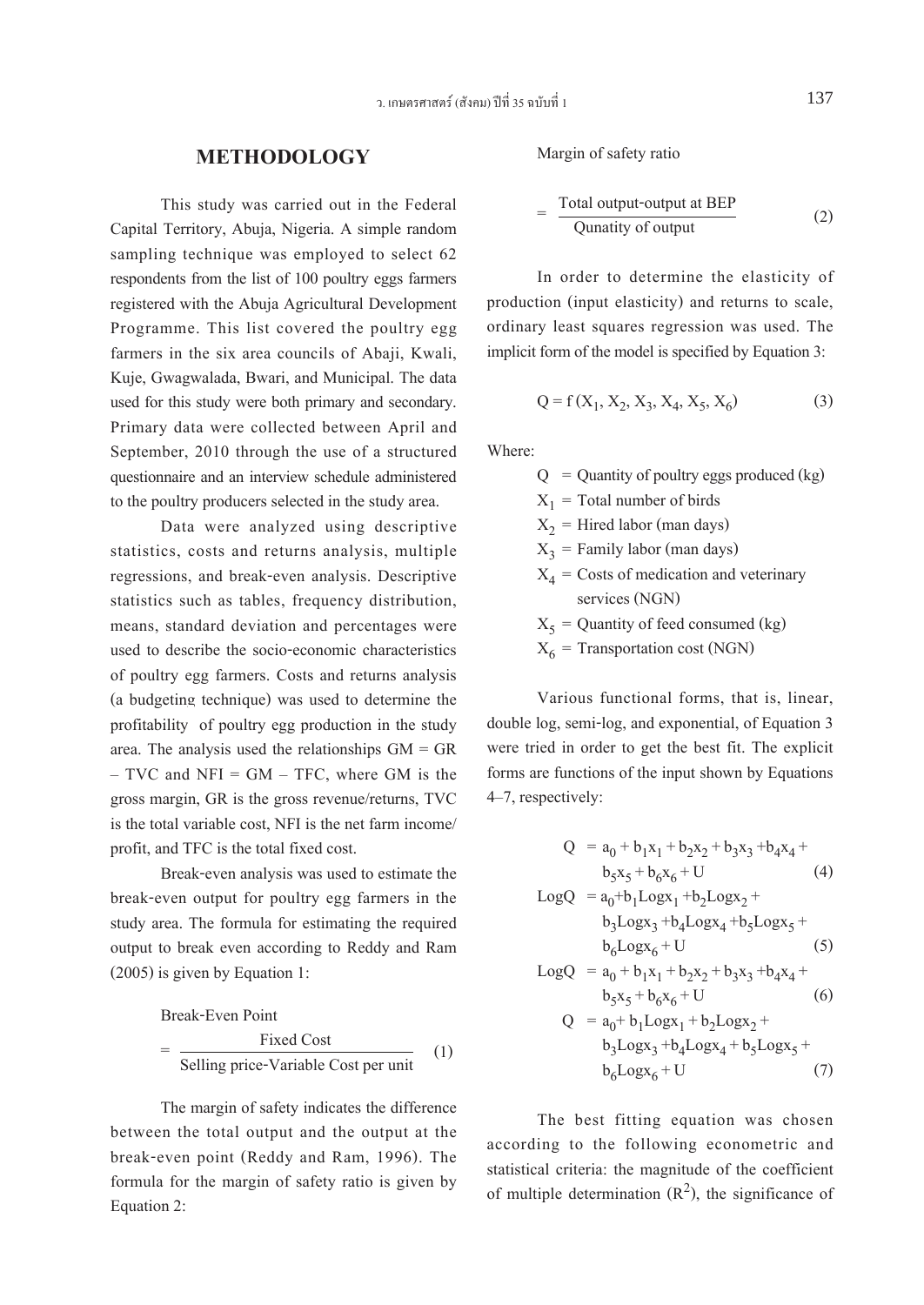the individual explanatory variables as expressed by their *t*-values, the significance of the overall production function as judged by the *F*-value, and the appropriateness of the signs of the regression coefficients based on *a priori* expectations.

Input elasticity  $(E_p)$  of the various forms was determined as:

Double log: 
$$
E_p = b_i
$$
 (8)

Linear: 
$$
E_p = \frac{\partial Q}{\partial X_i} \cdot \frac{X_i}{Q} = b_i \cdot \frac{X_i}{Q}
$$
 (9)

Semi-log: 
$$
E_p = \frac{\partial Q}{\partial X_i} \cdot \frac{X_i}{Q} = b_i \cdot X_i
$$
 (10)

Exponential: 
$$
E_p = \frac{\partial Q}{\partial X_i} \cdot \frac{X_i}{Q} = \frac{b_i}{Q}
$$
 (11)

Where:

 $E_p$  = elasticity of production<br>b<sub>i</sub> = regression coefficients  $b_i$  = regression coefficients<br>O = geometric mean of out  $=$  geometric mean of output of eggs  $X_i$  = input use of i<sup>th</sup> resource ∂ ∂  $\frac{Q}{X}$  = derivative of Q with respect to  $X_i$ 

 $Px_i$  = price per unit of i<sup>th</sup> resource<br>  $P_O$  = Price of unit of output

$$
MFC = marginal factor cost
$$

In order to determine the resource use efficiency of poultry egg farmers, the study adopted the method used by Oladeebo and Ambe-Lamidi (2007), where the marginal value product  $(MVP<sub>i</sub>)$ , the additional income received from using an additional unit of financial input for each resource, was computed and compared with the respective acquisition cost (MFC). The MVP of a particular resource was computed using Equation 12:

$$
MVP = MPPx_i . P_Q \t\t(12)
$$

Where:

 $MPP<sub>Xi</sub>$  = the marginal physical product of  $X<sub>i</sub>$ resource that was used in the production process

Depending on the functional form chosen as the lead equation for regression, the MPP and the MVP can be obtained using Equations 13–16:

Linear: MPP = 
$$
\partial Q / \partial X = b_i
$$
;  
MVP =b<sub>i</sub>. P<sub>Q</sub> (13)

Double log: MPP = 
$$
b_i \cdot Q/X_i
$$
;  
MVP =  $b_i \cdot Q/X_i$  .  $P_Q$  (14)

Semi-log: MPP = 
$$
b_i \cdot Q
$$
;  
MVP =  $b_i \cdot Q \cdot P_Q$  (15)

Exponential: MPP = 
$$
b_i/X_i
$$
;  
MVP =  $b_i/X_i$ . P<sub>Q</sub> (16)

The resource use efficiency (RUE) ratio (allocation index) is computed using Equation 17:

$$
RUE ratio = MVP/Px_i = MVP/MFC \qquad (17)
$$

The value of RUE lies between 0 and 1. When the RUE ratio  $= 1$ , resources are optimally utilized. When the RUE ratio  $\leq 1$ , resources are overutilized. When the RUE ratio  $> 1$ , resources are underutilized. MVP is the additional income received from using an additional unit of financial input and is derived from Equation 18:

$$
MVP = b. P_Q \tag{18}
$$

#### **RESULTS AND DISCUSSION**

Table 1 sets out the socio-economic parameters of the respondents while Table 2 shows the result of the analysis of the costs and returns accruing to an average poultry egg farmer in Abuja. Table 3 shows the break-even analysis for an average poultry egg farmer while Table 4 shows the analysis of the margin of safety for an average poultry farmer in Abuja. The regression results of the four models in Equations 4–7 are presented in Table 5. Based on the desirable properties mentioned earlier, the linear model was chosen as the lead equation. The results presented in Table 5 show the MVP of each input compared with its MFC.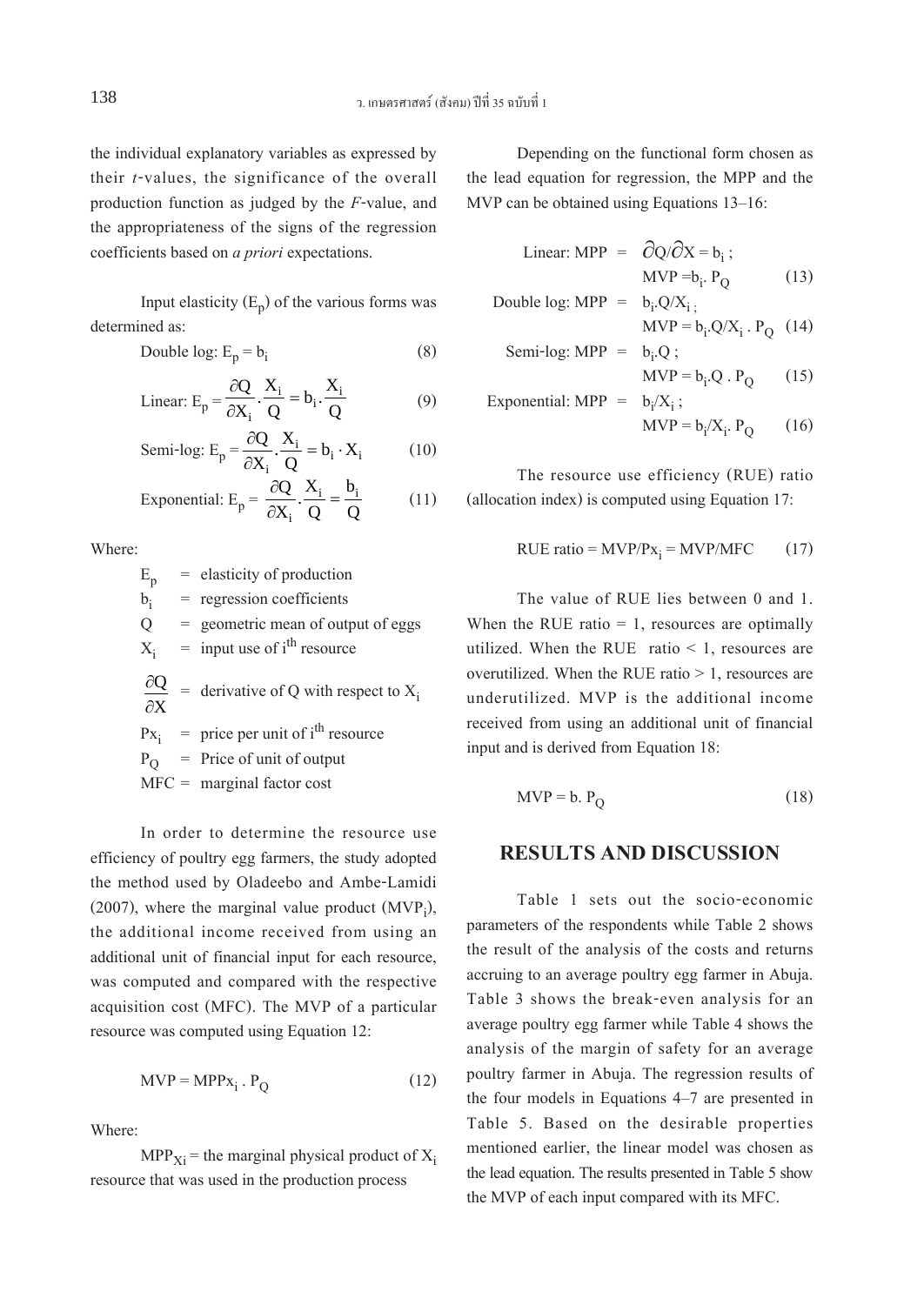| Demographic factor                          | $\mathbf n$    | $\frac{0}{0}$  |
|---------------------------------------------|----------------|----------------|
| Age (years)                                 |                |                |
| $21 - 30$                                   | $\sqrt{2}$     | $\overline{3}$ |
| $31 - 40$                                   | $\overline{7}$ | 11             |
| $41 - 50$                                   | 30             | 48             |
| $51 - 60$                                   | 17             | 27             |
| $61 - 70$                                   | 6              | 11             |
| Total                                       | 62             | 100            |
| $\overline{X}$ = 49                         |                |                |
| Gender                                      |                |                |
| Male                                        | $\overline{4}$ | 76             |
| Female                                      | 15             | 24             |
| Total                                       | 62             | 100            |
| Marital status                              |                |                |
| Single                                      | $\overline{4}$ | 6              |
| Married                                     | 57             | 92             |
| Separated                                   | $\mathbf{1}$   | $\overline{2}$ |
| Total                                       | 62             | 100            |
| <b>Educational</b> level                    |                |                |
| Secondary                                   | 5              | 8              |
| College of Education                        | 11             | 18             |
| College of Agriculture or Technical College | $\overline{4}$ | 6              |
| Polytechnic                                 | $\overline{7}$ | 11             |
| University                                  | 35             | 56             |
| Total                                       | 62             | 100            |
| Mean years of schooling $= 15$ years        |                |                |
| Household size                              |                |                |
| $1 - 4$                                     | $\,$ 8 $\,$    | 13             |
| $5 - 8$                                     | 39             | 63             |
| $9 - 12$                                    | 15             | 24             |
| Total                                       | 62             | 100            |
| $\overline{X} = 7$                          |                |                |
| Years of experience                         |                |                |
| $1 - 5$                                     | 6              | 10             |
| $5 - 8$                                     | 35             | 56             |
| $9 - 12$                                    | 20             | 32             |
| $13 - 16$                                   | $\,1$          | $\overline{2}$ |
| Total                                       | 62             | 100            |
| $\overline{X}$ = 7 years                    |                |                |

**Table 1** Distribution of respondents by socio-economic characteristics

Source: Field survey (2010).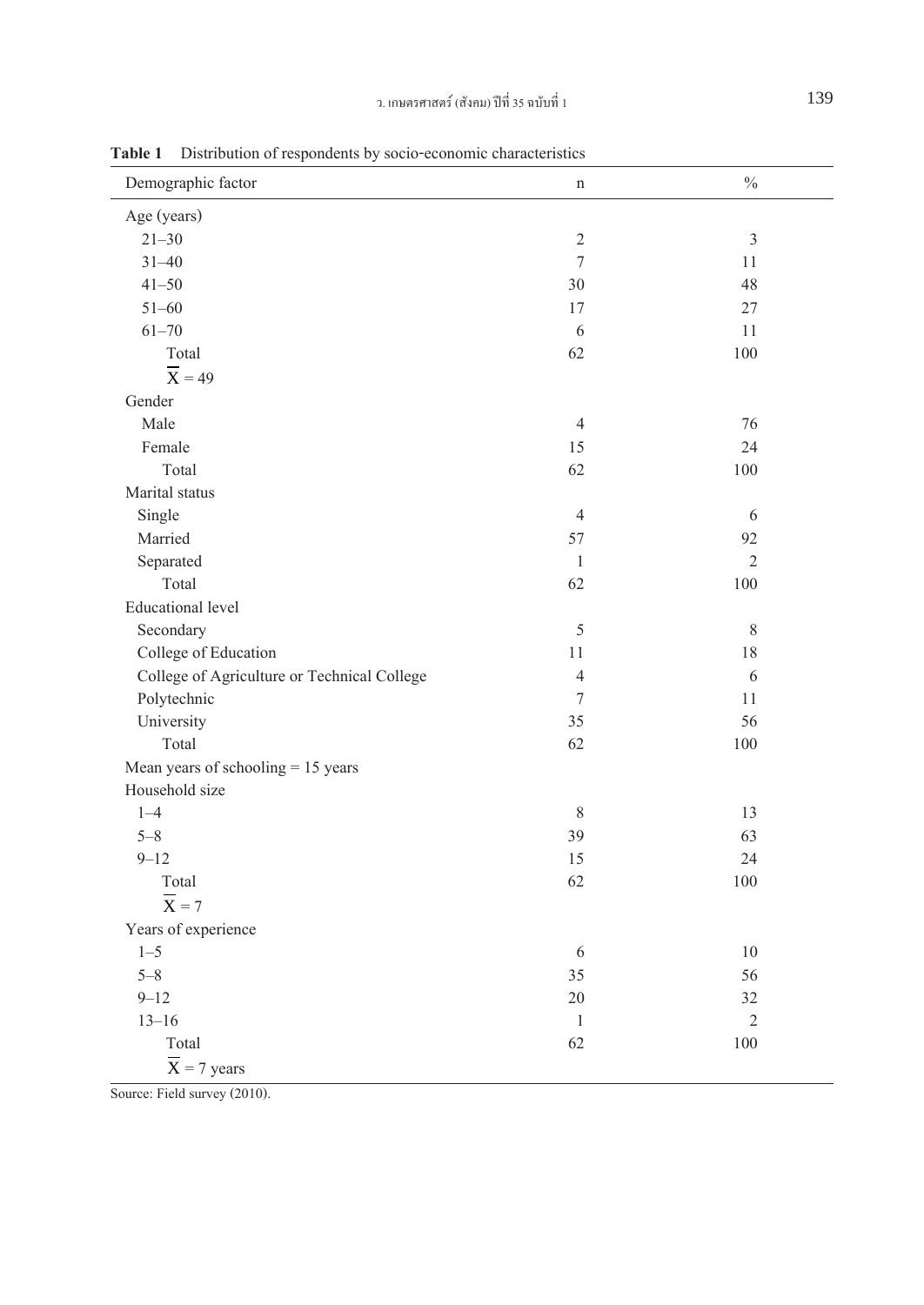The results in Table 1 show that the mean age of the respondents was 49 years but the largest number of respondents (48%) were in the 41–50 years range indicating that the poultry egg farmers were relatively young and still in their productive years. This is an indication that raising poultry is an attractive business that is able to engage some young individuals that would otherwise perhaps have been looking for office jobs in Abuja where job vacancies may not be available. It also means that poultry production will continue to be sustained in Abuja since these young people will remain in business for the long term to guarantee the supply of eggs to the growing population of Abuja city. Most of the respondents were male (76%) and married (92%). The dominance of males in the poultry business may not be unconnected with the huge sums of money needed to start the business which is often difficult for women to raise in this part of the world but much easier for their male counterparts to obtain. All the respondents were educated with a majority (56%) having a university education. This finding is quite contrary to many findings that have always indicated a low educational achievement by farmers. For example, Hamid and Chiaman (2010), in their study on nomadic cattle pastoralists, reported that the education background of the nomads was low as the largest category (39%) had not attended any formal type of education. However, the cosmopolitan nature of Abuja City which is seen as the convergent zone for all Nigerians may be responsible for these groups of farmers who are more educated than their counterparts in the rural villages. The mean household size of the respondents was seven which is above the recommended average of four per family in Nigeria (Alabi and Haruna, 2005). According to Sonaiya (2001), the large family size enables farmers to use family labor especially when labor-intensive techniques are required. A majority of the respondents (74%) did not belong to any cooperative. The essence of cooperatives is to enable individuals to solve their problems both

individually and collectively (International Labour Organization, 1965). The finding here is similar to those by Ibrahim, Zongoma, and Shettima (2006) and Omolehin, Adeniji, Maingawa, and Oguntolu*,* (2007), who in their separate studies showed that a majority of the farmers refused to participate in cooperatives due to cultural and religious beliefs, but is contrary to the finding of Hamid and Jongur (2010) that reported full participation of farmers in cooperatives. Most probably, the respondents did not belong to cooperatives because they are medium-to-large-scale farmers and probably have greater access to credit and other inputs through financial institutions which would have been inaccessible to small scale operators without being a member of a cooperative.

On management practices, a majority (84%) of the respondents reared hen layers on a deep litter system while 10 percent of the respondents reared birds using a battery cage system. This was contrary to what was expected, as a battery cage system, according to Amos (2006), provides easy collection of eggs, supply of water and feed, and safety of the eggs. The bigger capital outlay required for the takeoff of a battery cages system may have been the reason for the preponderance of deep litter systems in this area. About 82 percent of the farmers relied on commercial feed for which they had little or no control over the quality and cost. This accounted for the high cost of feed experienced by most farmers (79% of total cost) which was higher than that reported by Olagunju (2007) of 64.5 percent. About 42 percent of the farmers hired labor, 21 percent used family labor while the rest relied on both family and hired labor. The mean flock size was 5,694 birds implying that egg production was in the medium scale category in the study area and consistent with the classification of Ojo (2003). The stock size produced an average of 36,416 crates of eggs per year. The break-even point (3,978 crates of eggs per year) is the production level at which there is sufficient revenue to cover the total costs or the point of equilibrium in production—the farmer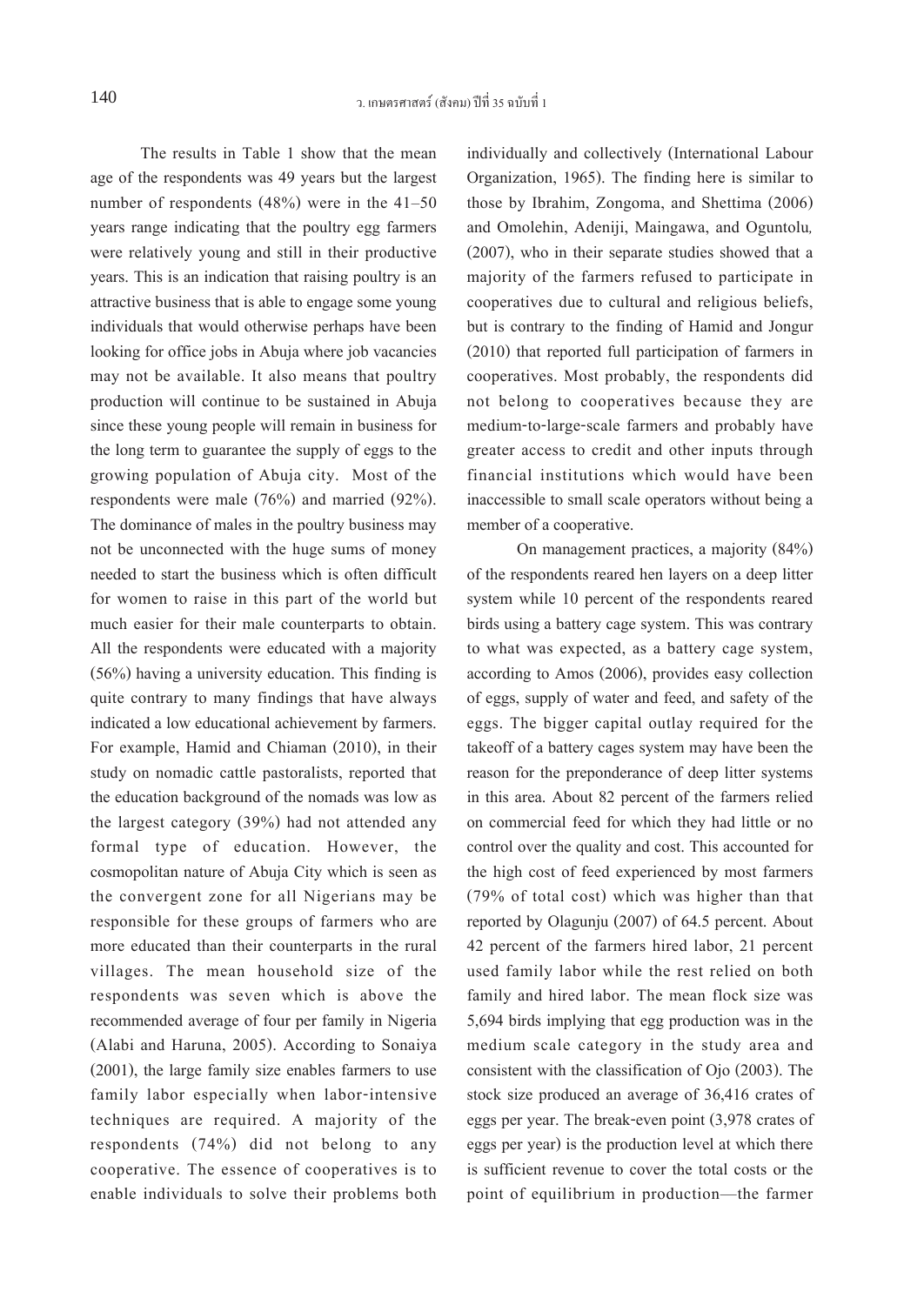| Item                       | Value (NGN)   | $\%$ of TC |
|----------------------------|---------------|------------|
| Variable cost              |               |            |
| Casual labor               | 4,882         | 0.04       |
| Water                      | 114,783       | 0.85       |
| Fuel/Electricity           | 128,048       | 0.95       |
| Repairs/Maintenance        | 50,782        | 0.38       |
| Transport                  | 71,024        | 0.53       |
| Chicks                     | 1,075,097     | 7.96       |
| Feed                       | 10,670,451    | 79.01      |
| Medication and service     | 256,136       | 1.9        |
| Advertising                | 3,758         | 0.03       |
| Miscellaneous              | 52,500        | 0.39       |
| Total variable cost        | 12,427,461    | 92.03      |
| Fixed cost                 |               |            |
| Depreciation charges       | 195,983       | 1.45       |
| Rent                       | 77,512        | 0.57       |
| Permanent labor            | 755,355       | 5.59       |
| Interest on loaned Capital | 12,742        | 0.09       |
| Tax                        | 2,097         | 0.02       |
| Insurance                  | 33,202        | 0.25       |
| Total fixed cost           | 1,076,891     | 7.97       |
| Total production cost      | 13,504,352    | 100        |
| Revenue                    |               |            |
| Eggs                       | 22,286,724.19 |            |

**Table 2** Costs and returns analysis of noultry egg production per annum

Net income per layer 1,720.89 NGN = Nigerian naira currency; TC = Total cost; TR = total revenue; TVC = total variable cost; Source: Field survey (2010).

Spent layers 1,016,400 Total revenue 23,303,124.19 Gross margin (TR-TVC) 10,875,663.19 Net income (TR-TC) 9,798,772.19 Gross return per NGN invested (TR/TC) 1.72

neither loses money nor makes a profit. Higher quantities mean a profit while lower quantities mean a loss. The margin of safety was 32,438 crates of eggs per annum. The positive figure of the margin of safety reveals the shock-absorbing capacity of the poultry egg enterprises in the event of fluctuation in returns owing to any unforeseen eventuality. The margin of safety ratio of 0.89 (89%) was very large. The larger the margin of safety ratio, the safer the poultry egg business.

The results in Table 2 show that an average poultry farmer invested NGN 13,504,352 in the poultry business in the form of costs of feed, labor, chicks, fuel, transportation, veterinary services, and other necessary items. The cost of feed had the greatest share (79%) of the total cost of production. This compared favorably with the findings of Okafor, Odii, Emeyonu, and Obih (2006) and Adepoju (2008) that the feed cost is the major important cost element in poultry egg production.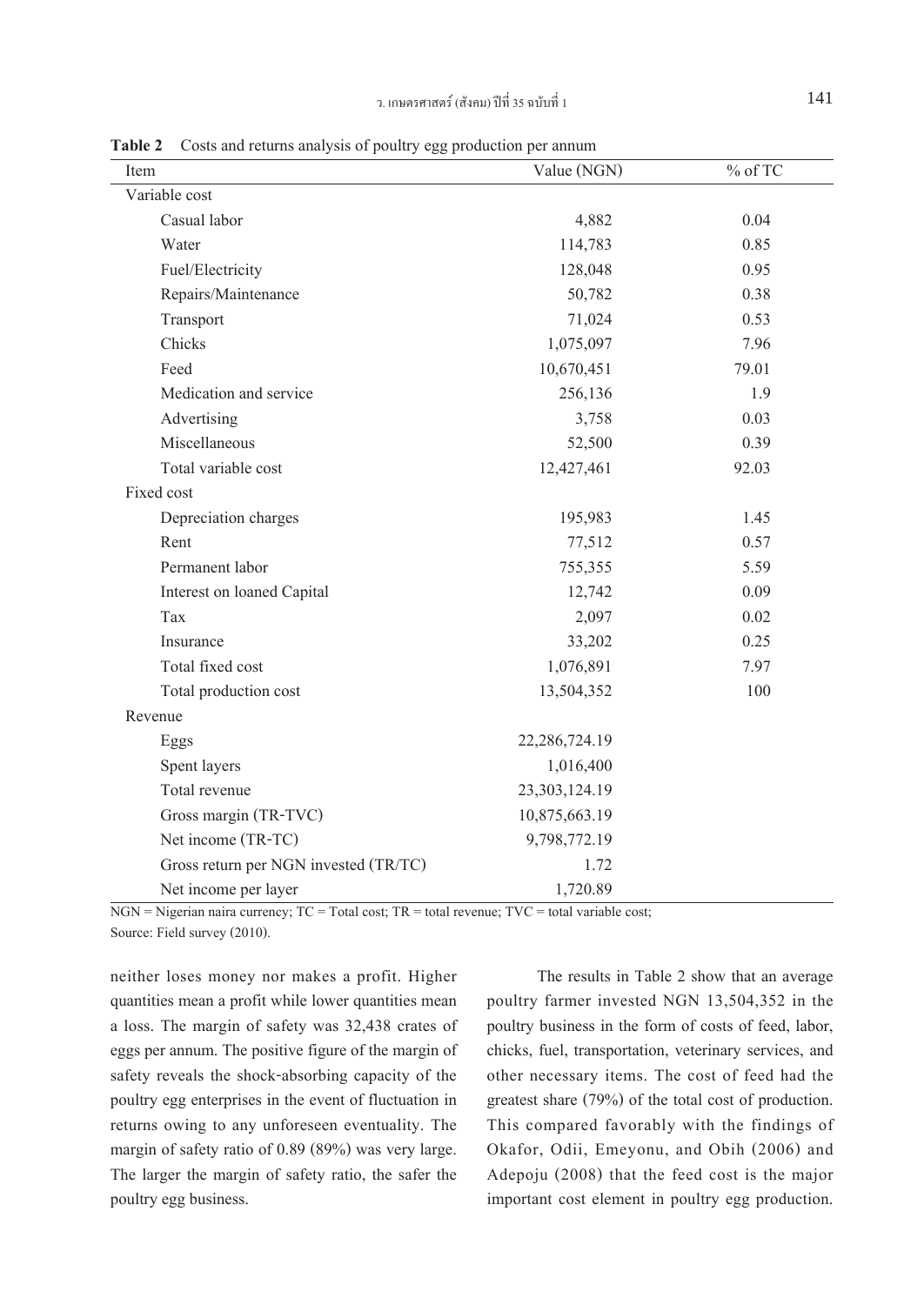| Variable                                   | Functional form |               |              |                |
|--------------------------------------------|-----------------|---------------|--------------|----------------|
|                                            | Linear          | Double-log    | Semi-log     | Exponential    |
| Constant                                   | 36543.3         | 2.887         | $-564007.09$ | 4.693          |
|                                            | $(6.72)$ ***    | $(2.173)$ *** | $(-2.994)$   | $(47.483)$ *** |
| Stock of birds                             | 13.44           | 1.469         | 165486.39    | 8.661E-5       |
|                                            | $(8.089)$ ***   | (3.474)       | $(2.760)$ ** | $(2.850)$ ***  |
| Hired labor                                | $-14.347$       | $-0.371$      | $-13221.706$ | 0.000          |
|                                            | $(-5.75)$ ***   | $(-1.781)*$   | $(-0.498)$   | $(3.840)$ ***  |
| Family labor                               | $-16.27$        | $-0.210$      | 15962.93     | 0.000          |
|                                            | $(-3.725)$ ***  | $(-1.099)$    | (0.59)       | $(4.871)$ ***  |
| Cost of medication and veterinary services | $-0.04$         | $-0.126$      | 17249.89     | 5.667E-7       |
|                                            | $(-1.577)$      | $(-0.747)$    | (0.721)      | (1.104)        |
| Feed consumed                              | 0.67            | $-0.213$      | $-25776.39$  | 1.154E-6       |
|                                            | $(2.09)$ **     | $(-1.289)$    | $(-1.101)$   | $(1.981)*$     |
| Transportation cost                        | 0.34            | 0.010         | 16530.92     | 3.317E-7       |
|                                            | (0.59)          | (0.029)       | (0.353)      | (0.319)        |
| $R^2$ value                                | 0.969           | 0.780         | 0.802        | 0.568          |
| Adjusted $R^2$ value                       | 0.965           | 0.713         | 0.743        | 0.521          |
| $F$ -value                                 | 283.938***      | $11.79***$    | 13.502***    | $12.066***$    |

**Table 3** Production function estimates for poultry egg enterprise

Note: \*\*\* $p < .01$ , \*\*  $p < .05$ , \*  $p < .10$ . Values in parenthesis are *t*-ratios.

Source: Field data (2010).

The total variable cost items constituted 92.03 percent while the fixed cost items constituted 7.97 percent of the total cost of production. Total annual revenue of NGN 23,303,124 was earned by an average poultry egg famer in Abuja. This was obtained from sales of egg and spent layers. The GM, NFI and gross return per naira invested are shown in Table 2 suggesting that poultry egg production was profitable in Abuja, the high cost of production notwithstanding. Indeed the gross return per naira invested shows that NGN 0.72 was earned as profit on each naira invested. The high profitability of this enterprise might actually attract credit and other financing institutions to extend credit to the farms thus confirming an earlier assertion that the respondents do not belong to cooperatives because they have easier access to credit.

The results in Table 3 indicated that the included explanatory variables explained about 96 percent of the variability in the quantity of eggs (Q). The linear model also indicated that all other relevant variables will increase the output of poultry products to 36,543 kg. Altogether, all the included variables were statistically significant  $(p < .01)$  as indicated by the *F*-value, suggesting that their joint effect on egg production is significant. The results showed that the stock size  $(x_3)$ , the hired labor input  $(x_2)$ , family labor input  $(x_3)$ , and quantity of feed  $(X<sub>5</sub>)$  were significant ( $p < .01$ ) explanatory variables for egg output (Q). Hired and family labor inputs were negatively signed. This contradicts the *a priori* expectation and implies that increasing these variables would cause a decrease in the level of poultry egg production. Probably, these resources have been overutilized. This is not surprising since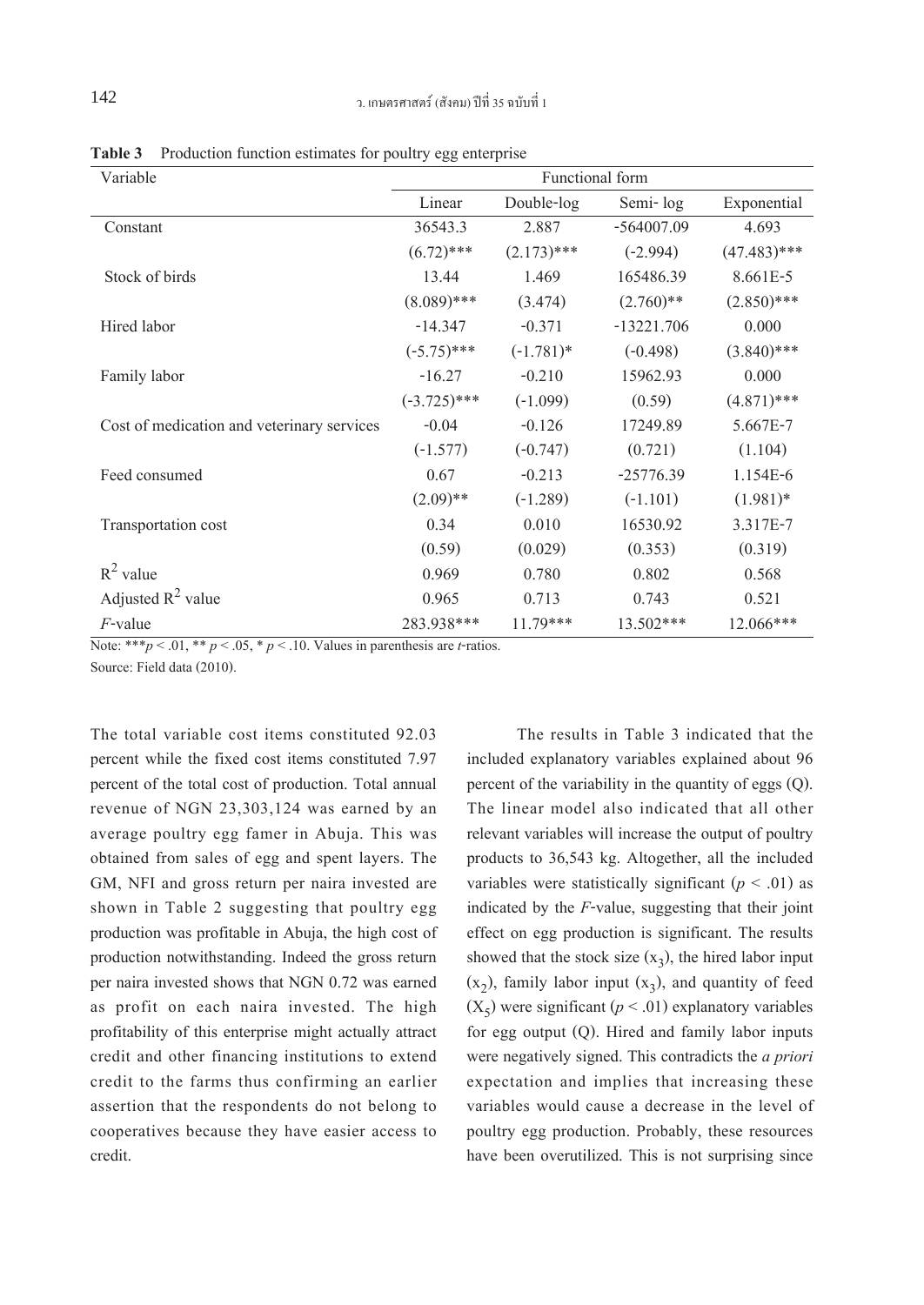most poultry farmers have their residential apartment on the farm and hence the families are always on the farm and can share the jobs required, thus allowing for potential overuse of the labor resource. Both the stock size and the quantity of feed consumed were positively signed which means that increasing these variables would lead to an increase in the level of egg output. This shows that the level of production is still within the positive, increasing phase and increasing these inputs will lead to higher efficiency. In view of this, the farmers should therefore be encouraged to improve their management techniques and earn higher profits.

The elasticity of production values (Table 4) for hired labor, family labor, and the cost of medication and veterinary services were all negative which implies that production will decrease when there is an increase in any of these variables. The elasticity of production for stock of birds was greater than one which is indicative of elastic production. The values of the production elasticity

for feed and the cost of transportation were less than one which is suggestive of inelastic production. The sum of the elasticity coefficients, that is, the return to scale (0.508) was less than one but greater than zero. This is indicative of positive, decreasing returns to scale, implying that the respondents were producing within the rational zone of production, which is Stage 2. This means that if all the variables are each increased by a unit, the egg output will increase by 0.51. The nature of the returns to scale obtained in this study compares favorably with a similar study by Oladeebo and Ambe-Lamidi (2007).

The allocative efficiency index (Table 5) revealed that hired labor, family labor, cost of medication and veterinary services, quantity of feed, and cost of transportation were overutilized. The low resource use ratio of 0.134 for feed might not be unconnected to the fact that the feed cost was too high due to the study revealing that about 82 percent of the farmers utilized commercial feed. The inefficiency in the use of both hired and family labor

**Table 4** Elasticity of productive resources and returns to scale

| Input                                                   | Elasticity |
|---------------------------------------------------------|------------|
| Stock of birds (Stock size)                             | 1.035      |
| Hired labor                                             | $-0.391$   |
| Family labor                                            | $-0.151$   |
| Cost of medication and veterinary services              | $-0.152$   |
| Quantity of feed                                        | 0.134      |
| Cost of transportation                                  | 0.033      |
| Returns to scale<br>the contract of the contract of the | 0.508      |

Source: Field data analysis (2010).

| Table 5 Resource use efficiency indicators |  |
|--------------------------------------------|--|
|--------------------------------------------|--|

| Resource                                   | <b>MPP</b> | MVP (NGN)  | MFC (NGN) | Allocative       |
|--------------------------------------------|------------|------------|-----------|------------------|
|                                            |            |            |           | efficiency index |
| Stock size                                 | 13.44      | 4112.64    | 200       | 20.56            |
| Hired labor                                | $-14.347$  | $-4390.18$ | 700       | $-6.27$          |
| Family labor                               | $-16.272$  | $-4979.23$ | 700       | $-7.11$          |
| Cost of medication and veterinary services | $-0.04$    | $-13.46$   | 701       | $-0.019$         |
| Quantity of feed                           | 0.067      | 20.50      | 88        | 0.23             |
| Cost of transportation                     | 0.034      | 10.40      | 195       | 0.05             |
| $NGN = Nigenian naira currency$            |            |            |           |                  |
| Source: Field data analysis (2010)         |            |            |           |                  |

Source: Field data analysis (2010).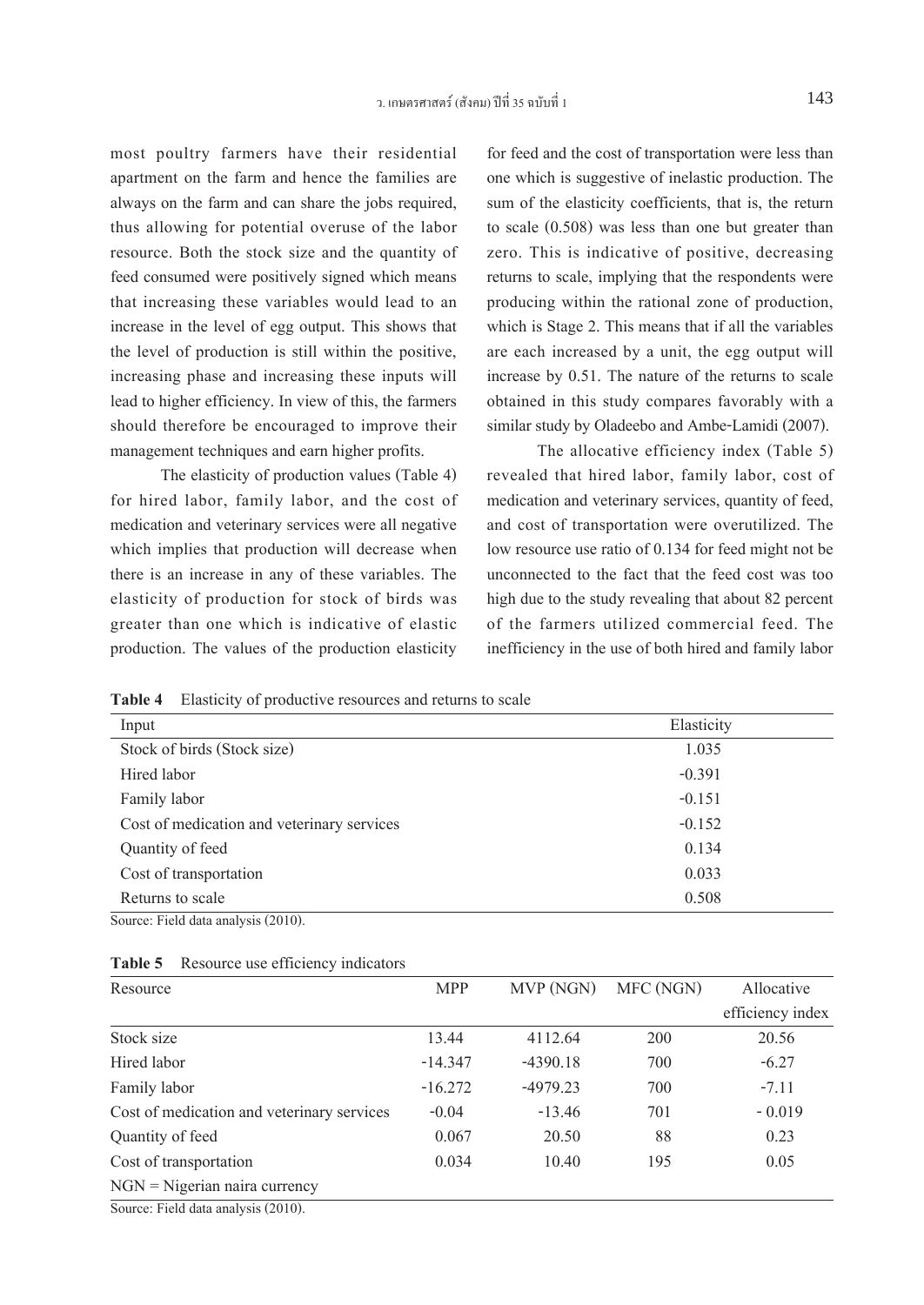might be connected to the fact that labor input was overutilized since the same set of workers are used as poultry attendants and workers in the feed mill and other farm activities which without doubt reduced the labor efficiency. Therefore, there should be reorganization in such a way that labor is used for necessary activities. The overutilization of the transportation might be due to too frequent movement of egg shipments that are below the maximum carrying capacity of vehicles used in an environment where fuel prices are irregular and often high while medication and veterinary services costs might be a result of using too high dosages on a few birds since the medication and services cannot be purchased in subunits suited to a smaller bird population. The implication is that there are wastages incurred each time transportation is used and medication is applied. The stock of birds had a resource use efficiency index of 20.56 which is indicative of underutilization. This necessitates the need to expand the scale of operation which could be achieved if some production credit were to be made available under affordable conditions.

## **CONCLUSION AND RECOMMENDATIONS**

The research revealed that poultry production was profitable in Abuja. However, farmers were far from being efficient in their use of productive resources in spite of the fact that they were producing in the rational stage (Stage 2) of production. The study revealed that some of the inputs (hired labor, family labor, quantity of feed, cost of transportation, and cost of medication and veterinary services) were overutilized while stock of birds (stock size) was underutilized. Therefore, one of the policy implications of this result is that the extension activities of the Agricultural Development Project of the Federal Capital Territory should focus attention on ways farmers could be trained in poultry feed preparation to substantially reduce the

cost of feeding which represents the highest component of the variable cost of poultry egg production. A deliberate policy on labor management practices should also be encouraged so that farmers further reduce costs by expending labor only on necessary activities. The break-even analysis revealed that for poultry farmers to break-even, they have to produce 3,978 crates of eggs and the margin of safety ratio of 89 percent indicated a high level of safety in the enterprise. Poultry egg farmers should be encouraged not to produce below 3,978 crates of eggs per annum as doing so will mean incurring losses. Since Abuja is one of the fastest growing capital cities in the world to where young people moving in the hope of finding jobs in a very tight market and where the growing population is placing increased pressure on food supplies, the Nigerian government as a policy should encourage young individuals interested in agriculture to undertake potentially profitable businesses in various fields of agricultural production. On the one hand, this will help to generate employment for the expanding number of youths and on the other hand, it will help to moderate food prices for the urban population. Lastly, to improve the profitability and resource use efficiency of poultry production, poultry egg farmers should implement better management practices to minimize the incidence of disease outbreaks, thereby reducing the cost of production.

#### **REFERENCES**

- Abedullah, A., Maqbool, A., & Bukhsh, K. (2007). Issues and economics of poultry production: A case study of Faisalabad, Pakistan. *Pakistan Veterinary Journal, 27*(1), 25–28.
- Adebiyi, M. A. (2000). *Economic analysis of egg production in Ondo State*. B. Tech Project, Department of Agricultural Economics and Extension, Federal University of Technology, Akure. 10–11.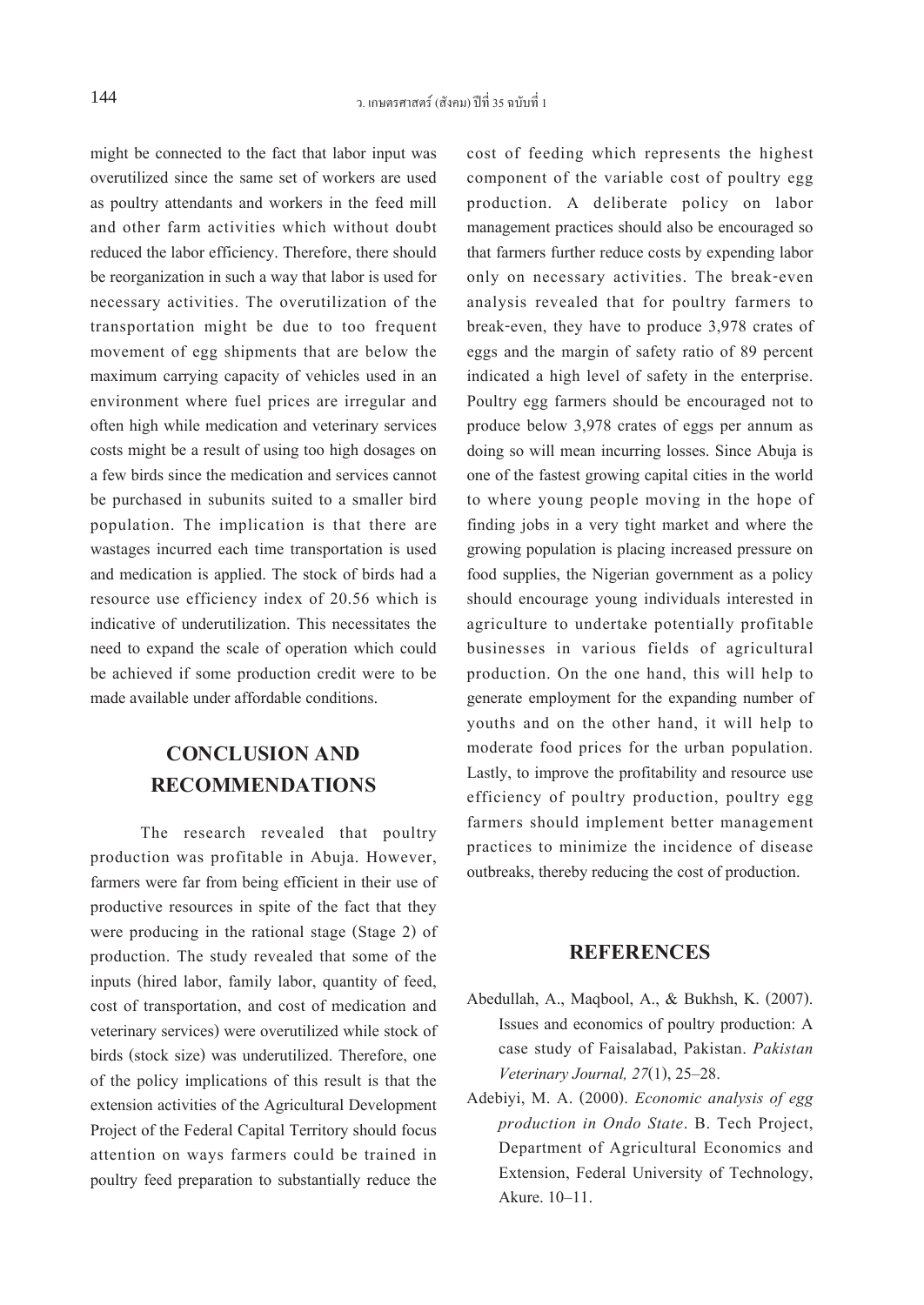- Adepoju, A. A. (2008). Technical efficiency of egg production in Osun State. *International Journal of Agricultural Economics and Rural Development,1*(1), 7–14.
- Alabi, R. A., & Haruna, M. B. (2005). Technical efficiency of family poultry production in Niger-Delta, Nigeria. *Central European Agriculture Journal, 6*(4), 531–538.
- Amos, T. T. (2006). Analysis of backyard poultry production in Ondo State, Nigeria. *International Journal of Poultry Science, 5*(3), 247–250.
- Amos, T. T., Chikwendu, D. O., & Nmadu, J. N. (2004). Productivity, technical efficiency and cropping patterns in the savanna zone of Nigeria. *Journal of Food, Agriculture and Environment, 2*(2), 173–176.
- Apantaku, S. O. (2006). Analysis of participation of farmers in participatory poultry production research in Lagos State, Nigeria. *Livestock Research for Rural Development 18*(7). Retrieved from http://www.lrrd.org/lrrd18/7/ apan18094.htm
- Coelli, T. J., Rao, P. D. S., O'Donnell, C. J., & Battese, G. E. (2005). *An introduction to efficiency and productivity analysis* (2nd ed.). Springer, New York.
- Food and Agriculture Organization. (1989). *Animal production and health*, paper 50, FAO, Rome
- Food and Agriculture Organization. (2005). *Recommended nutrient intakes for Malaysia* pp. 52–65, FAO, Rome.
- Farrell, M. J. (1957). The measurement of productive efficiency. *Journal of the Royal Statistical Society, Series A, CXX* (part 3), 253– 290.
- Fraser, I., & Graham, M. (2005). Efficiency measurement of Australian dairy farms: National and regional performance. *Australasian Agribusiness Review*, *13*(7) Retrieved from http://www.agrifood.info/review/2005/
- Graham M. (2008). *Biophysical modelling and performance measurement.* Paper presented at

the AARES 52nd Annual Conference held at Rydges Lakeside, Canberra, ACT, 5 – 8 February.

- Hamid, M. Y., & Jongur, A. A. (2010). Economic analysis of small scale rice mill operators in Adamawa State, Nigeria. *Proceedings of 11th Annual National Conference of National Association of Agricultural Economists (NAAE)* 30 November–3 December 2010. pp. 147–151
- Hamid, M. Y., & Chiaman, E. S. (2010). Risk and uncertainty assessment of nomadic cattle pastoralists in Mubi-North Local Government Area, Adamawa State, Nigeria. *Proceedings of 11th Annual National Conference of National Association of Agricultural Economists (NAAE)* 30 November –3 December 2010 pp 109–113.
- Ibrahim, A., Zongoma, B. A., & Shettima, B. G. (2006). Comparative economic analysis of adopters and non-adopters of improved rice varieties among farmers. In Adepoju, S. O., & Okuneye, P. B. (eds.). *Technology and Agricultural Development in Nigeria*. *Proceedings of 20th Annual National Conference of Farm Management Association of Nigeria* pp. 30–38
- International Labour Organization (1965). The ILO and the cooperatives. *The 49th International Labour Conference*, Geneva, Switzerland.
- Iyangbe, C. O., & Orewa, S. I. (2009). Determinants of daily protein intake among rural and low-income urban households in Nigeria. *American-Eurasian Journal of Scientific Research, 4*(4), 290–301.
- Lovell, C. A. K. (2004). Environmental productivity accounting: Quantitative tools for microeconomic policy analysis. Conference *Proceedings, Productivity Commission, Australian Government Canberra*. Ogidan, I. O. (2002). *Economic appraisal of*
- *livestock feed industry in Osun State.* B. Agric. Thesis, Department of Agricultural Economics, Obafemi Awolowo University Ile-Ife p. 40.